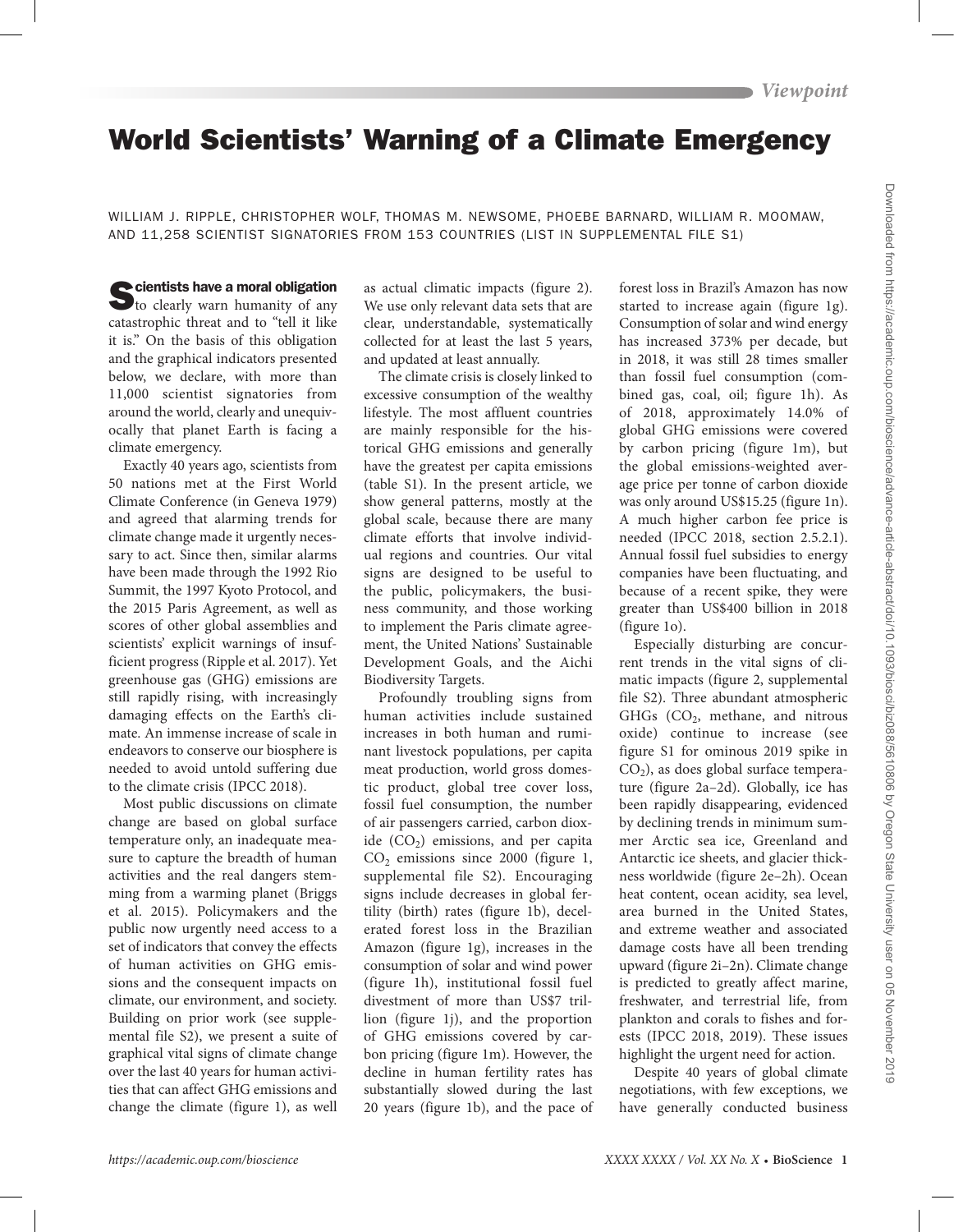

**Figure 1.** *Change in global human activities from 1979 to the present. These indicators are linked at least in part to climate change. In panel (f), annual tree cover loss may be for any reason (e.g., wildfire, harvest within tree plantations, or conversion of forests to agricultural land). Forest gain is not involved in the calculation of tree cover loss. In panel (h), hydroelectricity and nuclear energy are shown in figure S2. The rates shown in panels are the percentage changes per decade across the entire range of the time series. The annual data are shown using gray points. The black lines are local regression smooth trend lines. Abbreviation: Gt oe per year, gigatonnes of oil equivalent per year. Sources and additional details about each variable are provided in supplemental file S2, including table S2.*

as usual and have largely failed to address this predicament (figure 1). The climate crisis has arrived and is accelerating faster than most scientists expected (figure 2, IPCC 2018). It is more severe than anticipated, threatening natural ecosystems and the fate of humanity (IPCC 2019). Especially worrisome are potential irreversible climate tipping points and nature's

reinforcing feedbacks (atmospheric, marine, and terrestrial) that could lead to a catastrophic "hothouse Earth," well beyond the control of humans (Steffen et al. 2018). These climate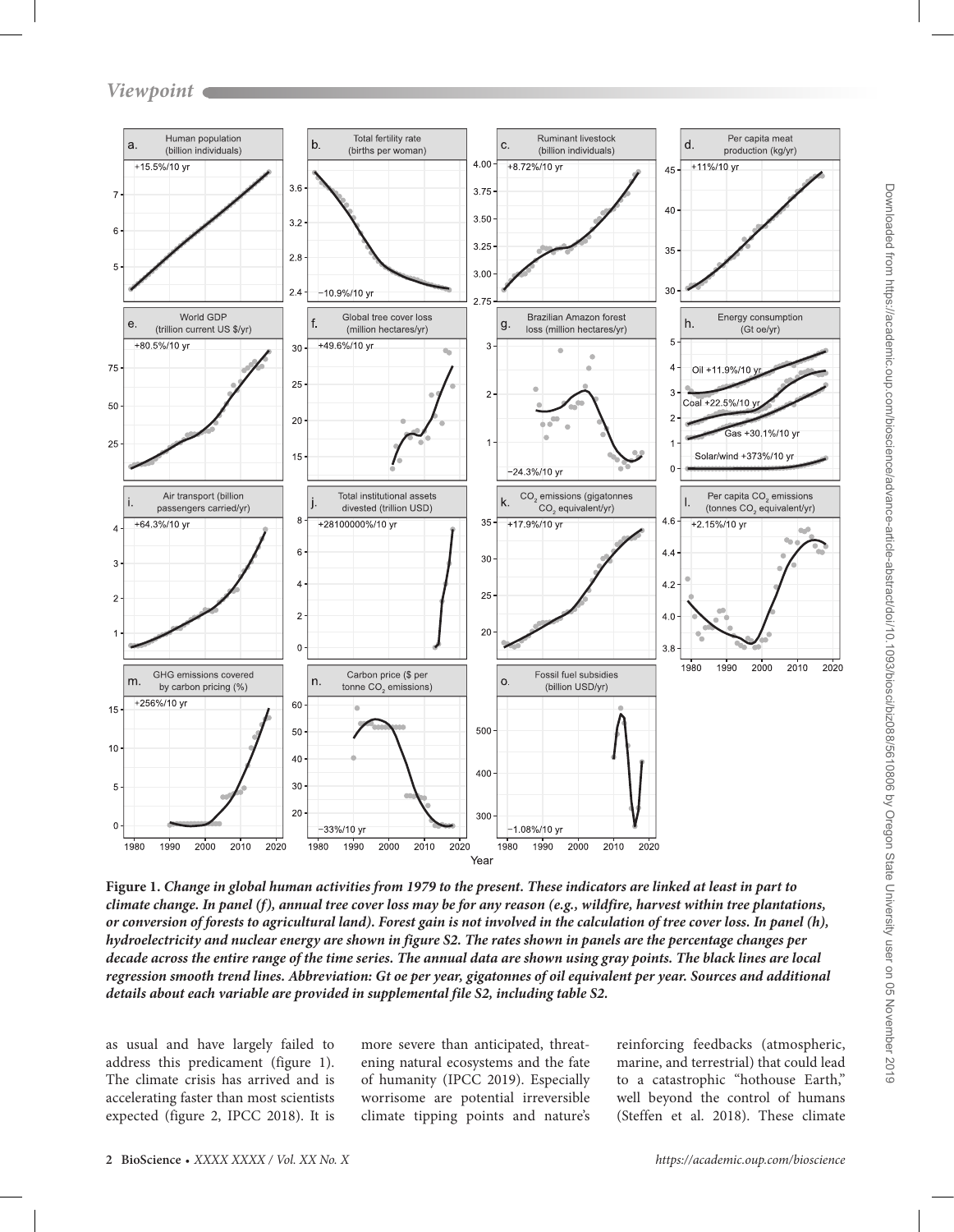

**Figure 2.** *Climatic response time series from 1979 to the present. The rates shown in the panels are the decadal change rates for the entire ranges of the time series. These rates are in percentage terms, except for the interval variables (d, f, g, h, i, k), where additive changes are reported instead. For ocean acidity (pH), the percentage rate is based on the change in hydrogen ion activity,*  $a_H$ *<sup>+</sup> (where lower pH values represent greater acidity). The annual data are shown using gray points. The black lines are local regression smooth trend lines. Sources and additional details about each variable are provided in supplemental file S2, including table S3.*

chain reactions could cause significant disruptions to ecosystems, society, and economies, potentially making large areas of Earth uninhabitable.

To secure a sustainable future, we must change how we live, in ways that

improve the vital signs summarized by our graphs. Economic and population growth are among the most important drivers of increases in  $CO<sub>2</sub>$ emissions from fossil fuel combustion (Pachauri et al. 2014, Bongaarts and

O'Neill 2018); therefore, we need bold and drastic transformations regarding economic and population policies. We suggest six critical and interrelated steps (in no particular order) that governments, businesses, and the rest of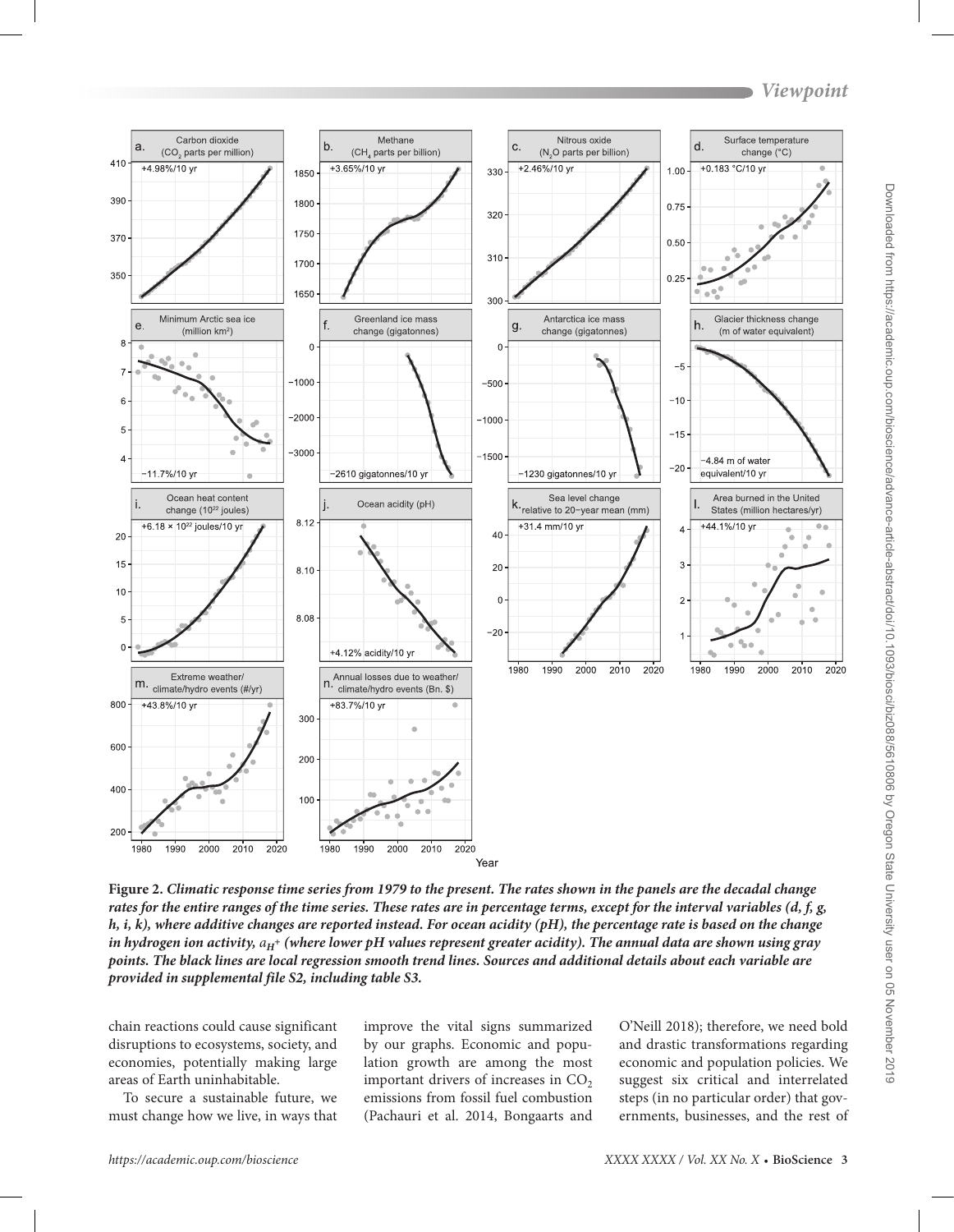humanity can take to lessen the worst effects of climate change. These are important steps but are not the only actions needed or possible (Pachauri et al. 2014, IPCC 2018, 2019).

# Energy

The world must quickly implement massive energy efficiency and conservation practices and must replace fossil fuels with low-carbon renewables (figure 1h) and other cleaner sources of energy if safe for people and the environment (figure S2). We should leave remaining stocks of fossil fuels in the ground (see the timelines in IPCC 2018) and should carefully pursue effective negative emissions using technology such as carbon extraction from the source and capture from the air and especially by enhancing natural systems (see "Nature" section). Wealthier countries need to support poorer nations in transitioning away from fossil fuels. We must swiftly eliminate subsidies for fossil fuels (figure 1o) and use effective and fair policies for steadily escalating carbon prices to restrain their use.

# Short-lived pollutants

We need to promptly reduce the emissions of short-lived climate pollutants, including methane (figure 2b), black carbon (soot), and hydrofluorocarbons (HFCs). Doing this could slow climate feedback loops and potentially reduce the short-term warming trend by more than 50% over the next few decades while saving millions of lives and increasing crop yields due to reduced air pollution (Shindell et al. 2017). The 2016 Kigali amendment to phase down HFCs is welcomed.

# **Nature**

We must protect and restore Earth's ecosystems. Phytoplankton, coral reefs, forests, savannas, grasslands, wetlands, peatlands, soils, mangroves, and sea grasses contribute greatly to sequestration of atmospheric  $CO<sub>2</sub>$ . Marine and terrestrial plants, animals, and microorganisms play significant roles in carbon and nutrient cycling and storage.

We need to quickly curtail habitat and biodiversity loss (figure 1f–1g), protecting the remaining primary and intact forests, especially those with high carbon stores and other forests with the capacity to rapidly sequester carbon (proforestation), while increasing reforestation and afforestation where appropriate at enormous scales. Although available land may be limiting in places, up to a third of emissions reductions needed by 2030 for the Paris agreement (less than 2°C) could be obtained with these natural climate solutions (Griscom et al. 2017).

# Food

Eating mostly plant-based foods while reducing the global consumption of animal products (figure 1c–d), especially ruminant livestock (Ripple et al. 2014), can improve human health and significantly lower GHG emissions (including methane in the "Short-lived pollutants" step). Moreover, this will free up croplands for growing much-needed human plant food instead of livestock feed, while releasing some grazing land to support natural climate solutions (see "Nature" section). Cropping practices such as minimum tillage that increase soil carbon are vitally important. We need to drastically reduce the enormous amount of food waste around the world.

# Economy

Excessive extraction of materials and overexploitation of ecosystems, driven by economic growth, must be quickly curtailed to maintain long-term sustainability of the biosphere. We need a carbon-free economy that explicitly addresses human dependence on the biosphere and policies that guide economic decisions accordingly. Our goals need to shift from GDP growth and the pursuit of affluence toward sustaining ecosystems and improving human well-being by prioritizing basic needs and reducing inequality.

# Population

Still increasing by roughly 80 million people per year, or more than 200,000 per day (figure 1a–b), the world

population must be stabilized—and, ideally, gradually reduced—within a framework that ensures social integrity. There are proven and effective policies that strengthen human rights while lowering fertility rates and lessening the impacts of population growth on GHG emissions and biodiversity loss. These policies make family-planning services available to all people, remove barriers to their access and achieve full gender equity, including primary and secondary education as a global norm for all, especially girls and young women (Bongaarts and O'Neill 2018).

# **Conclusions**

Mitigating and adapting to climate change while honoring the diversity of humans entails major transformations in the ways our global society functions and interacts with natural ecosystems. We are encouraged by a recent surge of concern. Governmental bodies are making climate emergency declarations. Schoolchildren are striking. Ecocide lawsuits are proceeding in the courts. Grassroots citizen movements are demanding change, and many countries, states and provinces, cities, and businesses are responding.

As the Alliance of World Scientists, we stand ready to assist decision-makers in a just transition to a sustainable and equitable future. We urge widespread use of vital signs, which will better allow policymakers, the private sector, and the public to understand the magnitude of this crisis, track progress, and realign priorities for alleviating climate change. The good news is that such transformative change, with social and economic justice for all, promises far greater human well-being than does business as usual. We believe that the prospects will be greatest if decision-makers and all of humanity promptly respond to this warning and declaration of a climate emergency and act to sustain life on planet Earth, our only home.

# Contributing reviewers

Franz Baumann, Ferdinando Boero, Doug Boucher, Stephen Briggs, Peter